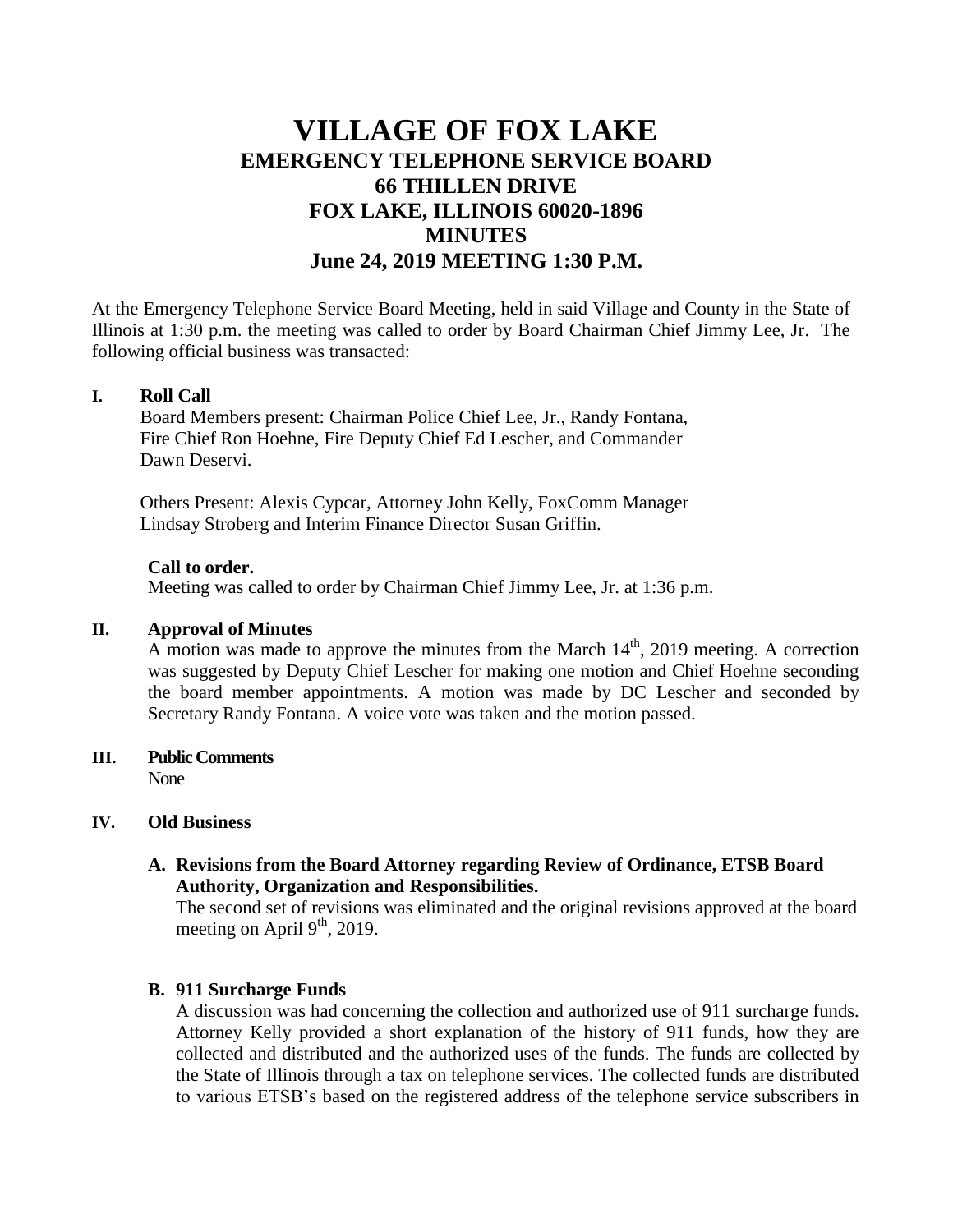relationship to the ETSB service areas. The funds must be expended to provide 911 services and the uses of surcharge funds are restricted by statute. The Fox Lake ETSB distributes the fund to offset the cost of providing 911 services to the Fox Lake ETSB residents. Currently 911 Services are provided through FoxComm, a 911 center operated by the Village of Fox Lake.

Currently, 911 surcharge money collected by the State for the agencies being served by FoxComm but not included in the Fox Lake ETSB is being paid to Lake County ETSB. Chairman Lee inquired if Fox Lake could receive those funds. Mr. Kelly provided some information concerning the Village of Deerfield investigating whether the Statewide 9-1-1 Administrator has authority to reallocate surcharge funds. There are some varying opinions concerning these issues. Mr. Kelly suggested that the Board delay attempting to collect these funds and potential litigation awaiting a decision of the State 911 Administrator. Once she makes a ruling in the Deerfield case the Board can make a decision to move forward with the request as well. This decision was set for June when the Next Generation broad band service was going to be awarded.

# **C. 911 Surcharge Disbursement**

The total revenue received from 911 surcharge funds for the period of time since the last Fox Lake ETSB Board meeting for the period of 10/01/18-5/31/19 totaling \$212,754.18.

The determination of how much is actually spent serving the community 911 services can determine what the funds will be spent on. Manager Stroberg will obtain and present the total amount of time spent on 911 services for a determination of how to spend future funding. A suggestion from Susan Griffin was made regarding establishing categories for billing ETSB for services provided by FoxComm that are not being disbursed by ETSB. It was also discussed that zip codes and possible ESN numbers determine the services rendered. 911 calls are currently transferred by Lake County ETSB to FoxComm.

## **D. Motions Concerning 911 Surcharge Disbursements**

A motion was made by Chief Hoehne to approve a transfer of the funds to the Village of Fox Lake to reimburse Fox Lake for authorized 911 System expenses. The motion was seconded by Commander Deservi.

A roll call vote was taken as follows: Chief Hoehne Aye Deputy Chief Lescher Aye Commander Deservi Aye Randy Fontana Aye

None Opposed – *Motion Carried*

## **E. Update on Lake County Regional 911 Consolidation Committee**

 Chief Lee updated the committee on the status of the Consolidation regarding an RFP for an expert evaluation. The three options currently proposed are for a full center, 3-4 centers or a virtual center.